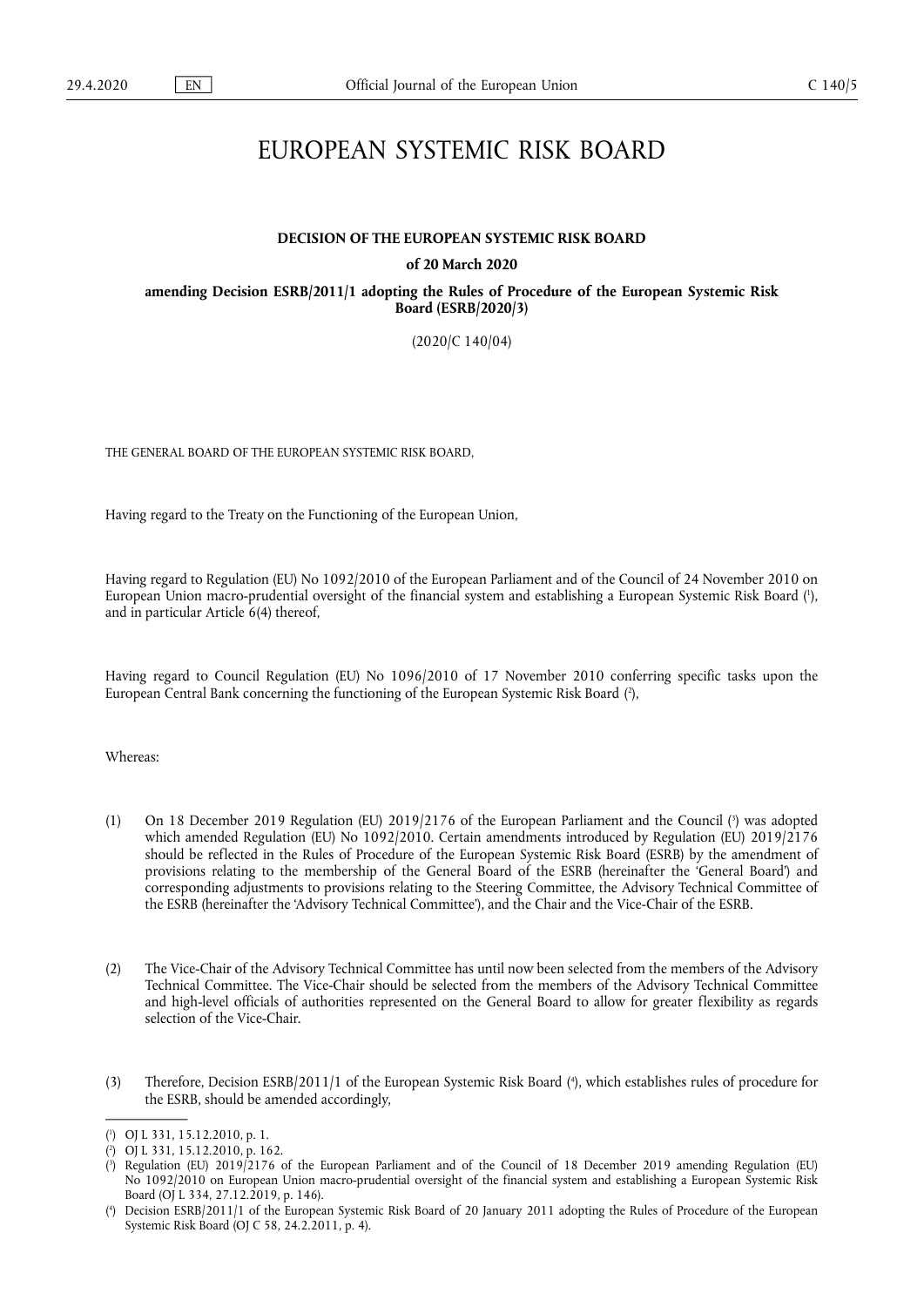HAS ADOPTED THIS DECISION:

## *Article 1*

# **Amendments**

Decision ESRB/2011/1 is amended as follows:

1. Article 3 is replaced by the following:

*'Article 3* 

## **Membership**

- <span id="page-1-3"></span><span id="page-1-2"></span>1. Where a Member State, in which the national central bank is not a designated authority pursuant to Directive 2013/36/EU of the European Parliament and of the Council [\(\\*\)](#page-1-0) or Regulation (EU) No 575/2013 of the European Parliament and of the Council [\(\\*\\*\)](#page-1-1), has nominated a high-level representative of a designated authority as a member of the General Board with voting rights under Article 6(1)(b) of Regulation (EU) No 1092/2010, that designated authority shall inform the ESRB Secretariat of the name of that high-level representative.
- 2. The European Commission shall inform the ESRB Secretariat of the name of its representative for the purposes of Article 6(1)(c) of Regulation (EU) No 1092/2010.
- 3. The national supervisory authorities, the national authorities entrusted with the conduct of macroprudential policy, or the national central banks, as applicable in accordance with Article 6(2)(a) of Regulation (EU) No 1092/2010, shall inform the ESRB Secretariat of the names of their respective high-level representatives or, where applicable in accordance with Article  $6(3)$  of Regulation (EU) No  $1092/2010$ , the common representative nominated as member of the General Board without voting rights.
- 4. The ESRB Secretariat shall maintain, update and publish a list of the members of the General Board with voting rights and without voting rights. This list shall name the individual members and the authorities, national central banks, or other institutions or committees that those members represent. Any change to this list shall be notified without undue delay to the ESRB Secretariat.';
- 2. In Article 4, paragraph 2 is replaced by the following:
	- '2. In addition to the members with voting rights, the Chair of the Supervisory Board of the ECB, the Chair of the Single Resolution Board and the President of the Economic and Finance Committee, only one of the high-level representatives per Member State of a national supervisory authority, a national authority entrusted with the conduct of macroprudential policy, or of the national central bank, as referred to in Article  $6(2)(a)$  of Regulation (EU) No 1092/2010, shall sit at the main table during discussions on items for which that individual has been designated as the national high-level representative; the other national high-level representatives shall attend as observers. In the absence of a common representative as referred to in Article 6(3) of Regulation (EU) No 1092/2010, the respective national high-level representatives shall liaise among themselves and inform the ESRB Secretariat at least five calendar days before the General Board meeting of the items on the agenda of the General Board meeting in which they will participate. Where no agreement is reached on the implementation of the rule on rotation of the respective high-level representatives referred to in Article 6(3) of Regulation (EU) No 1092/2010, the national member of the General Board with voting rights shall decide, before each meeting, which national high-level representative should sit at the main table during discussions on the respective items and shall inform the representatives accordingly.';
- 3. Article 5 is amended as follows:
	- a) paragraph 1 is replaced by the following:
		- '1. The Chair of the ESRB shall draw up a preliminary agenda for an ordinary General Board meeting and submit it to the Steering Committee for consultation at least eight calendar days before the Steering Committee meeting together with the related documentation. Thereafter, the Chair shall submit the provisional agenda to the members of the General Board together with the related documentation at least ten calendar days before the General Board meeting. When planning the work and preparing the meeting agendas of the General Board the following requirements shall be taken into account:
		- (a) participation by high level-representatives of relevant authorities from third countries pursuant to Article 4(6) should, in accordance with Article 9(5) of Regulation (EU) No 1092/2010, only concern items of relevance to the Union, excluding any case where the situation of individual financial institutions or Member States may be discussed;

<span id="page-1-0"></span>[<sup>\(\\*\)</sup> D](#page-1-2)irective 2013/36/EU of the European Parliament and of the Council of 26 June 2013 on access to the activity of credit institutions and the prudential supervision of credit institutions and investment firms, amending Directive 2002/87/EC and repealing Directives 2006/48/EC and 2006/49/EC (OJ L 176, 27.6.2013, p. 338).

<span id="page-1-1"></span>[<sup>\(\\*\\*\)</sup>](#page-1-3) Regulation (EU) No 575/2013 of the European Parliament and of the Council of 26 June 2013 on prudential requirements for credit institutions and investment firms and amending Regulation (EU) No 648/2012 (OJ L 176, 27.6.2013, p. 1).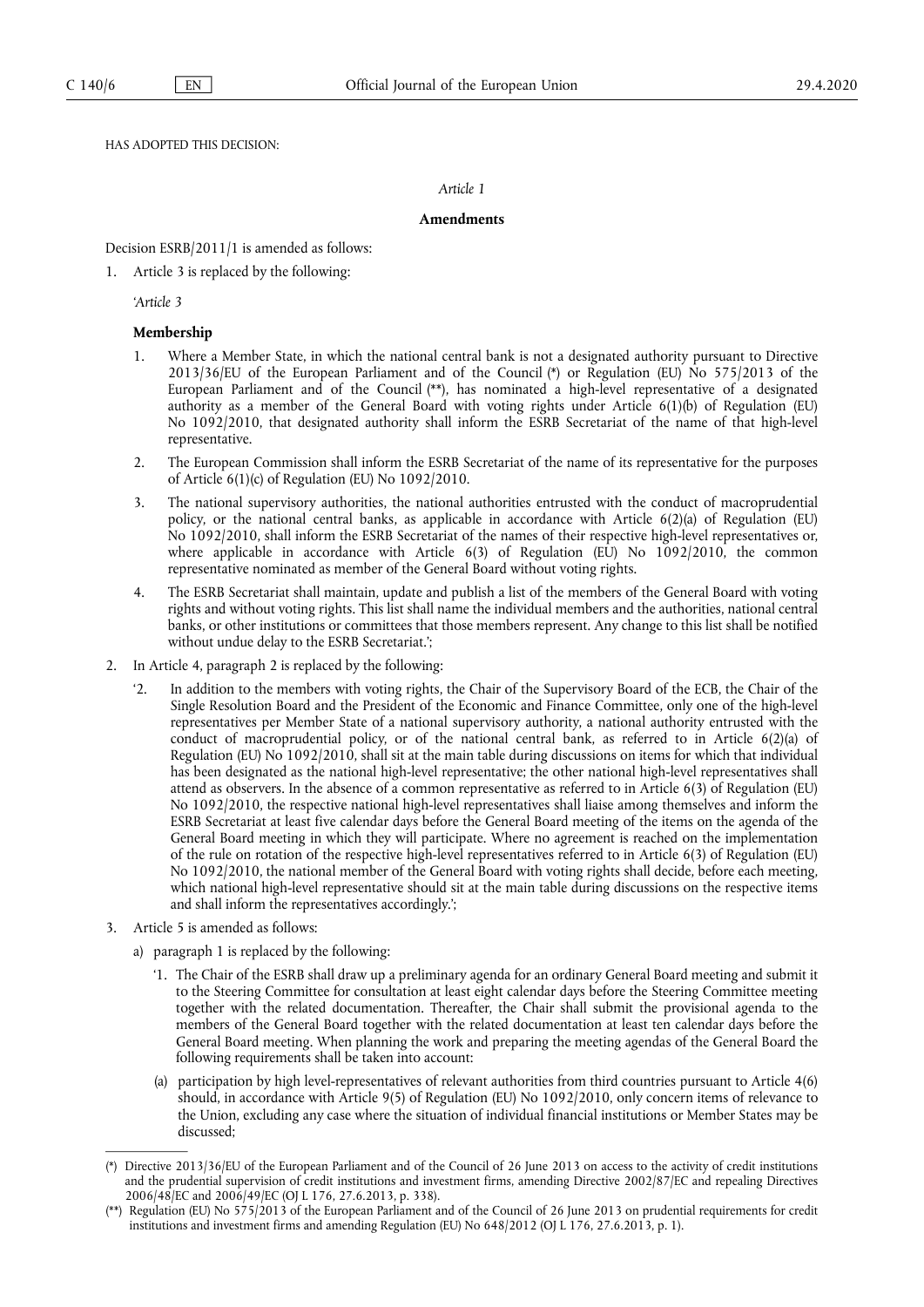- (b) members who are participating pursuant to Article 4(7) may be asked not to participate in meetings of the General Board, or in parts of such meetings that relate to specific agenda items, where the situation of individual Union financial institutions or Member States may be discussed.';
- b) paragraph 2a is replaced by the following:
	- '2a. After receiving the provisional agenda each member may, within three ECB working days, submit a request to the ESRB Secretariat for an agenda item to be discussed without the participation of representatives of authorities from third countries or members who are participating pursuant to Article 4(7), where the member considers that the requirements referred to in points (a) and/or (b) of paragraph 1, as applicable, are not met. The identity of the requesting member shall be kept anonymous.';
- c) paragraph 4 is replaced by the following:
	- '4. The Chair of the ESRB shall submit the draft minutes to the members of the General Board for comments and approval by written procedure at the latest two weeks following the meeting or, if this is not possible, prior to the subsequent meeting. Once approved, they shall be signed by the Head of the ESRB Secretariat. Representatives of relevant authorities from third countries and members who are participating pursuant to Article 4(7) may only receive and/or comment on draft minutes covering the agenda items in which they participated.';
- d) paragraph 5 is replaced by the following:
	- '5. The proceedings of the General Board shall be confidential. The General Board may decide to make an account of its deliberations public, subject to applicable confidentiality requirements and in a manner that does not allow for the identification of individual members of the General Board or of individual authorities, national central banks, institutions or committees. The General Board may also decide to hold press conferences after its meetings.';
- 4. In Article 6, paragraph 2 is replaced by the following:

'2. In accordance with Article 10(4) of Regulation (EU) No 1092/2010, a quorum of two thirds of members with voting rights shall be required for any vote to be taken by the General Board. If the quorum is not met, the Chair of the ESRB may convene an extraordinary meeting at which decisions may be taken by a quorum of one third, in which case the provisions of the second sentence of Article 2(2) shall apply.';

- 5. Article 7 is amended as follows:
	- a) point (a) is replaced by the following:
		- '(a) the electoral body shall be composed of the national members of the General Board with voting rights *ad personam*;';
	- b) point (b) is replaced by the following:
		- '(b) the Chair of the ESRB shall invite the national members of the General Board with voting rights to an election meeting with at least 15 calendar days' advance notice. The Chair shall also ask for expressions of interest from eligible candidates. The Head of the ESRB Secretariat shall act as Secretary of the electoral body.';
- 6. Article 8 is replaced by the following:

*'Article 8* 

### **Membership**

- 1. National members of the General Board with voting rights shall be eligible candidates for the election of the four national members of the Steering Committee referred to in Article 11(1)(c) of Regulation (EU) No 1092/2010.
- 2. Considering the number of Member States which are participating Member States as defined in Article 2(1) of Regulation (EU) No 1024/2013 and those that are not at the time of the election, the electoral body composed of the national members of the General Board with voting rights shall determine accordingly the number of members of the Steering Committee from participating Member States and from non-participating Member States referred to in Article 11(1)(c) of Regulation (EU) No 1092/2010. For this purpose, the electoral body shall round up or down to the nearest whole number.
- 3. Taking into account the above determination by the electoral body, the Chair of the ESRB shall ask for expressions of interest from eligible candidates no later than 15 calendar days before the election. The Chair of the ESRB shall put forward to the electoral body the list of candidates on the basis of the expressions of interest received before the opening of the meeting convened for the election.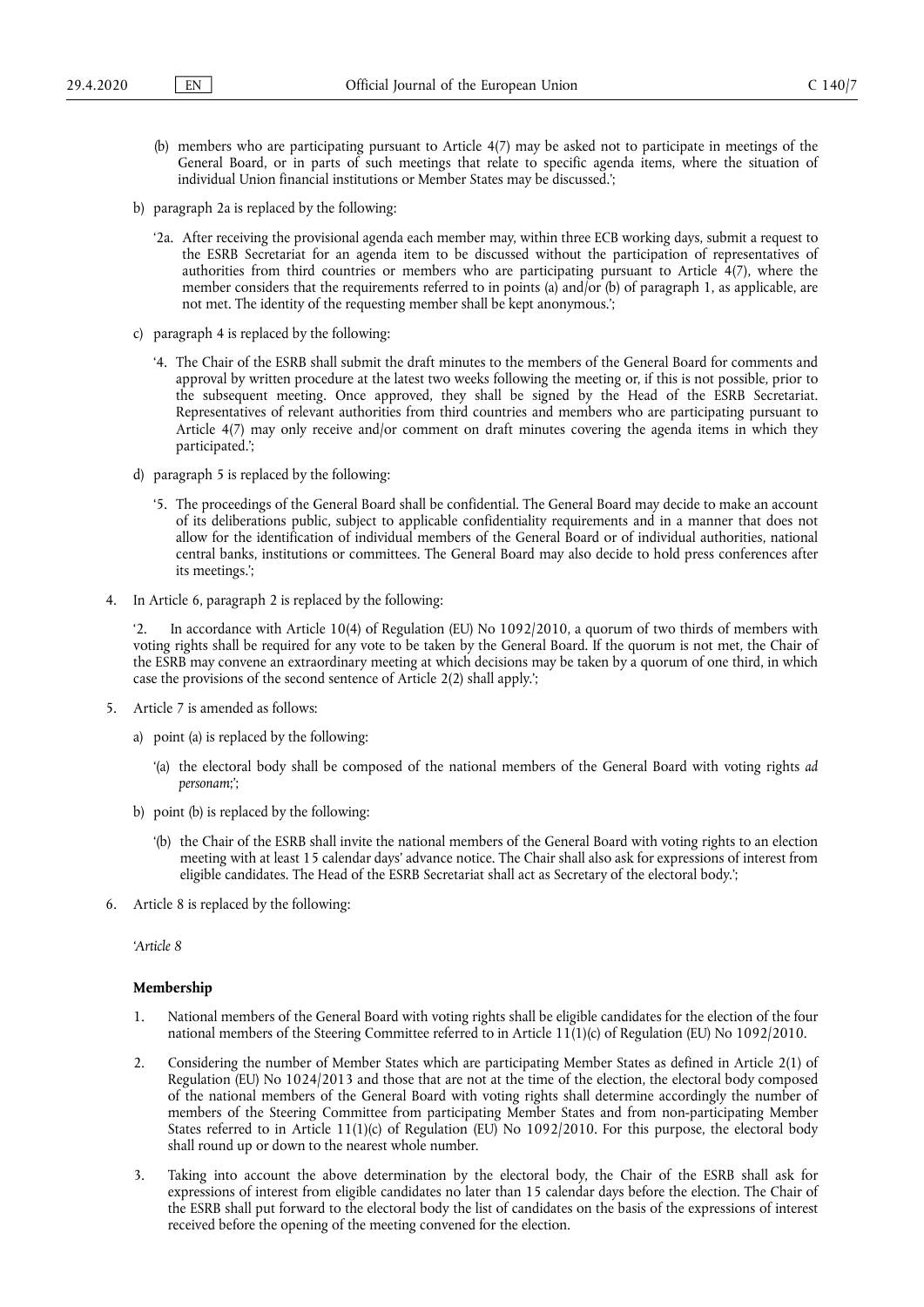- 4. The Chair shall organise one or more secret ballots, the result of which shall be that the eligible candidates receiving the highest number of votes shall be elected in line with the proportion required under paragraph 2. In the event of a tie, successive ballots shall take place. When voting, the members of the electoral body should aim at ensuring a balanced representation of Member States.
- 5. A simple majority of the votes of the members of the electoral body present at the meeting shall be needed to elect each of the four national members referred to in Article 11(1)(c) of Regulation (EU) No 1092/2010.';
- 7. Article 9 is amended as follows:
	- (a) paragraph 2 is replaced by the following:
		- '2. The Steering Committee shall decide on the dates of its meetings on a joint proposal from its Chair and the first Vice-Chair of the ESRB. Ordinary meetings shall, as a rule, take place within the four weeks preceding the General Board meeting.';
	- (b) paragraph 4 is replaced by the following:
		- '4. The Chair of the Steering Committee and the first Vice-Chair of the ESRB may also invite, each on their own initiative, or on a proposal from other members of the Steering Committee, other persons to attend meetings of the Steering Committee where appropriate, and subject to compliance with confidentiality requirements.';
	- (c) paragraph 5 is replaced by the following:
		- '5. Where a member of the Steering Committee is unable to attend a meeting, an alternate may be appointed in writing. The Chair of the Advisory Scientific Committee shall be replaced as a rule by one of the two Vice-Chairs of the Advisory Scientific Committee. The Vice-Chair of the Advisory Technical Committee shall be the alternate of the Chair of the Advisory Technical Committee. The Head of the ESRB Secretariat shall be notified in writing of these changes in due time before the meeting of the Steering Committee.';
- 8. Article 10 is amended as follows:
	- (a) paragraph 1 is replaced by the following:
		- '1. The agenda for each meeting of the Steering Committee shall be proposed jointly by the Chair and the first Vice-Chair of the ESRB and adopted at the beginning of the meeting by the Steering Committee. A provisional agenda shall be drawn up jointly by the Chair and the first Vice-Chair of the ESRB and shall, in principle, be sent, together with the related documents, to the members of the Steering Committee at least ten calendar days before the meeting. All members of the Steering Committee may propose items and documents to the Chair and the first Vice-Chair of the ESRB for consideration by the Steering Committee.';
	- (b) paragraph 2 is replaced by the following:
		- '2. The Steering Committee shall examine in advance items on the preliminary agenda for a General Board meeting together with the relevant documentation. The Steering Committee shall ensure the preparation of the dossiers for the General Board and, where appropriate, shall propose options or solutions. When planning the work and preparing the meeting agendas of the General Board, the requirements referred to in Article 5(1) (a) and (b), as applicable, shall be taken into account. The Steering Committee shall report on an ongoing basis to the General Board on the development of the ESRB's activities.';
- 9. Article 13 is amended as follows:
	- (a) paragraph 2a is replaced by the following:
		- '2a. One representative of the national central banks of Iceland and Norway, and in the case of Liechtenstein, one representative of the Ministry of Finance, as well as one representative of the competent national supervisory authority of each of these EFTA Member States shall participate on the Advisory Technical Committee.

The Chair of the Advisory Technical Committee may also invite, on their own initiative or on a proposal from one or more other members of the Advisory Technical Committee, a high-level representative of a designated authority nominated in accordance with Article 6(1)(b) of Regulation (EU) No 1092/2010 and/or a high-level representative of a national authority entrusted with the conduct of macroprudential policy as referred to in Article 6(2)(a) of that Regulation to participate in meetings of the Advisory Technical Committee where appropriate, and subject to compliance with confidentiality requirements.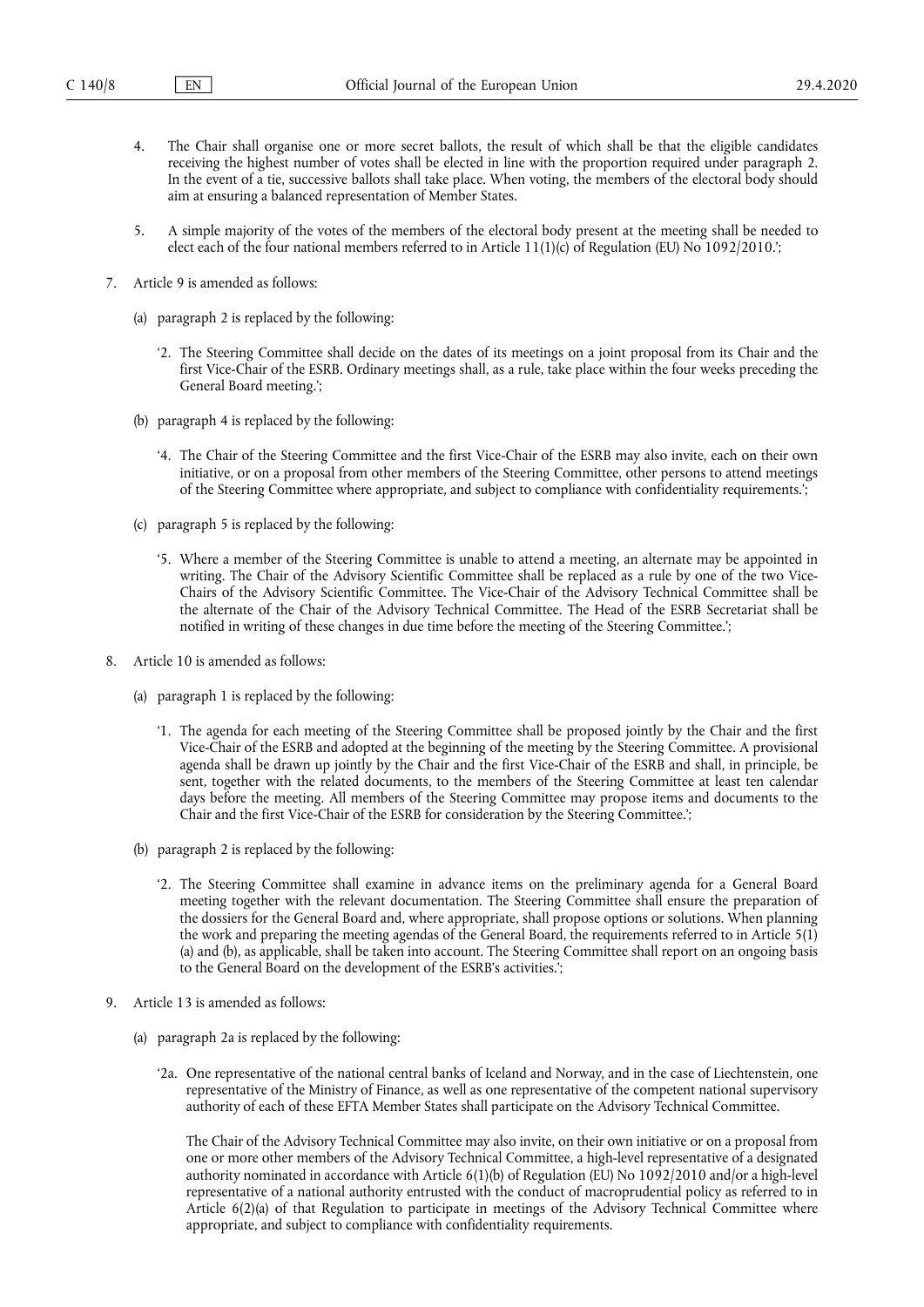The Chair of the Advisory Technical Committee may also invite, on their own initiative or on a proposal from one or more other members of the Advisory Technical Committee, a high-level representative of relevant authorities from third countries in accordance with Article 9(5) of Regulation (EU) No 1092/2010, to participate in meetings of the Advisory Technical Committee where appropriate, and subject to compliance with confidentiality requirements.';

- (b) paragraph 5 is replaced by the following:
	- '5. The members of the Advisory Technical Committee shall elect the Vice-Chair of the Advisory Technical Committee. The election shall be held by secret ballot and by simple majority of the votes cast. Members of the Advisory Technical Committee and high-level officials of ESRB member institutions shall be eligible candidates. The representative of the Advisory Scientific Committee may not be elected Vice-Chair of the Advisory Technical Committee. The term of office of the Vice-Chair of the Advisory Technical Committee shall be three years and shall be renewable.';
- (c) paragraph 7 is replaced by the following:
	- '7. The Chair of the Advisory Technical Committee shall propose an agenda at least ten calendar days before the meeting, prepared in accordance with Article 13(3) of Regulation (EU) No 1092/2010, which shall be submitted to the Advisory Technical Committee for approval. Documents for agenda items shall be made available by the ESRB Secretariat to all members of the Advisory Technical Committee. When planning the work and preparing the meeting agendas of the Advisory Technical Committee the following requirements shall be taken into account:
		- (a) participation by high level-representatives of relevant authorities from third countries pursuant to Article 13(2a) should only concern items of relevance to the Union, excluding any case where the situation of individual financial institutions or Member States may be discussed;
		- (b) representatives of relevant authorities from EFTA Member States may be asked not to participate in meetings of the Advisory Technical Committee or in parts of such meetings that relate to specific agenda items, where the situation of individual Union financial institutions or Member States may be discussed.

After receiving the provisional agenda each representative may, within three ECB working days, submit a request to the ESRB Secretariat for an agenda item to be discussed without the participation of those representatives who are participating pursuant to Article 13(2a) where the requirements referred to in points (a) and/or (b) of paragraph 7, as applicable, are not met. The identity of the requesting representative shall be kept anonymous.';

- (d) paragraph 8 is replaced by the following:
	- '8. The Advisory Technical Committee shall be assisted by the ESRB Secretariat. The Head of the ESRB Secretariat shall draw up the summary proceedings of the meetings of the Advisory Technical Committee, which shall be submitted for comments and adoption at the latest two weeks following the meeting or, if this is not possible, prior to the subsequent meeting.';
- 10. In Article 14, paragraph 1 is replaced by the following:
	- '1. The General Board shall be consulted on the candidate(s) selected by the ECB for the position of the Head of the ESRB Secretariat in accordance with Article 3(2) of Regulation (EU) No 1096/2010. The General Board, following an open and transparent procedure, shall assess whether the shortlisted candidates for the position of head of the Secretariat possess the qualities, impartiality and experience necessary to manage the Secretariat. The General Board shall inform the European Parliament and the Council in sufficient detail about the assessment and consultation procedure.';
- 11. In Article 19, paragraph 2 is replaced by the following:
	- '2. ESRB warnings and recommendations shall be adopted by the General Board and signed by the Chair of the ESRB or the Head of the ESRB Secretariat to certify their conformity with the General Board's decision.';
- 12. In Article 25, paragraph 2 is replaced by the following:
	- '2. The General Board, the Steering Committee, the Advisory Technical Committee and the Advisory Scientific Committee may carry out public or non-public hearings. Stakeholders such as market participants, consumer bodies and academic experts to be interviewed at a hearing shall be selected in a non-discriminatory manner with a view to properly addressing specific situations.';
- 13. In Article 27, paragraph 1 is replaced by the following:
	- '1. The ESRB's legal instruments shall be adopted by the General Board and signed by the Chair of the ESRB or the Head of the ESRB Secretariat to certify their conformity with the General Board's decision.';